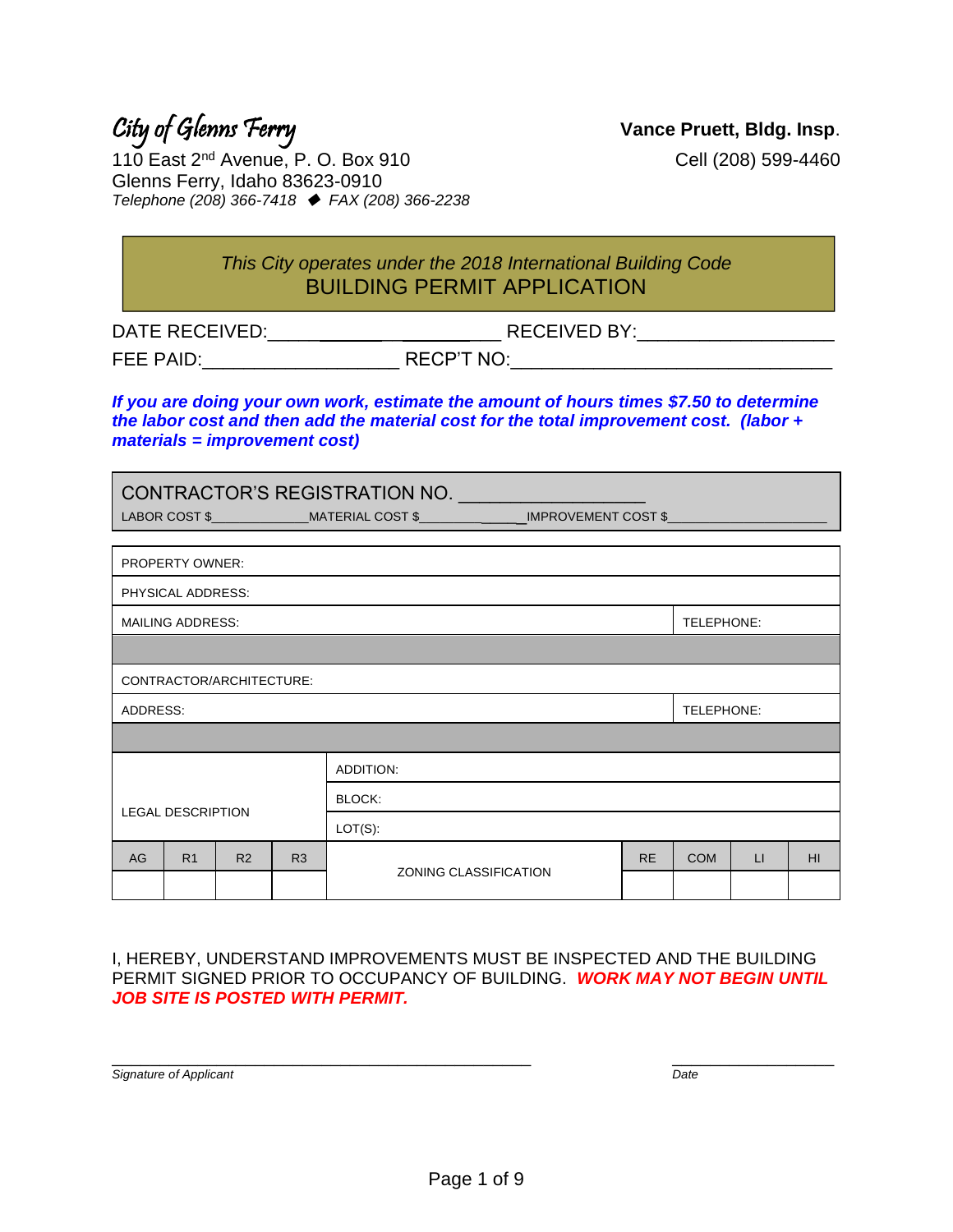## City of Glenns Ferry Building Permit Application

| ADDITIONAL PERMITS REQUIRED: |  |
|------------------------------|--|

| <b>VARIANCE PERMIT</b>        | (\$100.00)          | RECP'T | <b>DATE</b> |
|-------------------------------|---------------------|--------|-------------|
| <b>CONDITIONAL USE PERMIT</b> | (\$200.00)          | RECP'T | <b>DATE</b> |
| <b>ZONING CHANGE</b>          | (\$300.00)          | RECP'T | <b>DATE</b> |
| <b>WATER HOOK-UP FEE</b>      | (\$3260.00)         | RECP'T | <b>DATE</b> |
| SEWER HOOK-UP FEE             | (\$1,000.00)        | RECP'T | <b>DATE</b> |
| <b>SEWER LINE PRORATION</b>   | (calculated)        | RECP'T | <b>DATE</b> |
| <b>CITY IRRIGATION FEE</b>    | (to be established) | RECP'T | <b>DATE</b> |

Please check or fill-in appropriate boxes.

| <b>TYPE OF IMPROVEMENT:</b>            |                   |                           |                   |                            |                    |  |
|----------------------------------------|-------------------|---------------------------|-------------------|----------------------------|--------------------|--|
| <b>NEW BUILDING</b><br><b>ADDITION</b> |                   | MOBILE HOME $(yr)$        |                   | <b>REPAIR</b>              |                    |  |
| <b>SIDING</b>                          | <b>MOVE IN</b>    |                           | FENCE (over 6')   |                            | <b>REPLACEMENT</b> |  |
| GARAGE                                 | <b>CARPORT</b>    |                           | MANUFACTURED HOME |                            | <b>OTHER</b>       |  |
| <b>ROOF</b>                            | <b>ALTERATION</b> |                           |                   |                            |                    |  |
| PROPOSED USE:                          |                   |                           |                   |                            |                    |  |
| <b>ONE FAMILY</b>                      |                   | <b>TWO-FAMILY OR MORE</b> |                   | <b>HOTEL</b>               |                    |  |
| GARAGE                                 |                   | <b>CARPORT</b>            |                   | <b>MOTEL</b>               |                    |  |
| <b>INDUSTRY</b>                        |                   | <b>COMMERCIAL</b>         |                   | <b>OTHER</b>               |                    |  |
| PRINCIPAL TYPE OF FRAME:               |                   |                           |                   |                            |                    |  |
| MASONRY (wall bearing)                 |                   | <b>WOOD FRAME</b>         |                   | <b>STRUCTURAL STEEL</b>    |                    |  |
| REINFORCED CONCRETE                    |                   | OTHER (specify)           |                   |                            |                    |  |
|                                        |                   |                           |                   |                            |                    |  |
| <b>FOUNDATION TYPE:</b>                |                   |                           |                   |                            |                    |  |
| <b>CONCRETE</b>                        |                   | <b>CINDER BLOCK</b>       |                   | <b>REINFORCED CONCRETE</b> |                    |  |
| <b>MASONRY BLOCK</b>                   |                   | OTHER (specify)           |                   |                            |                    |  |
|                                        |                   |                           |                   |                            |                    |  |
| <b>TYPE OF HEATING:</b>                |                   |                           |                   |                            |                    |  |
| <b>NATURAL GAS</b>                     |                   | OIL                       |                   | <b>ELECTRICITY</b>         |                    |  |
| <b>BOTTLED GAS</b>                     |                   | <b>WOOD</b>               |                   | COAL                       |                    |  |
| <b>OTHER</b>                           |                   |                           |                   |                            |                    |  |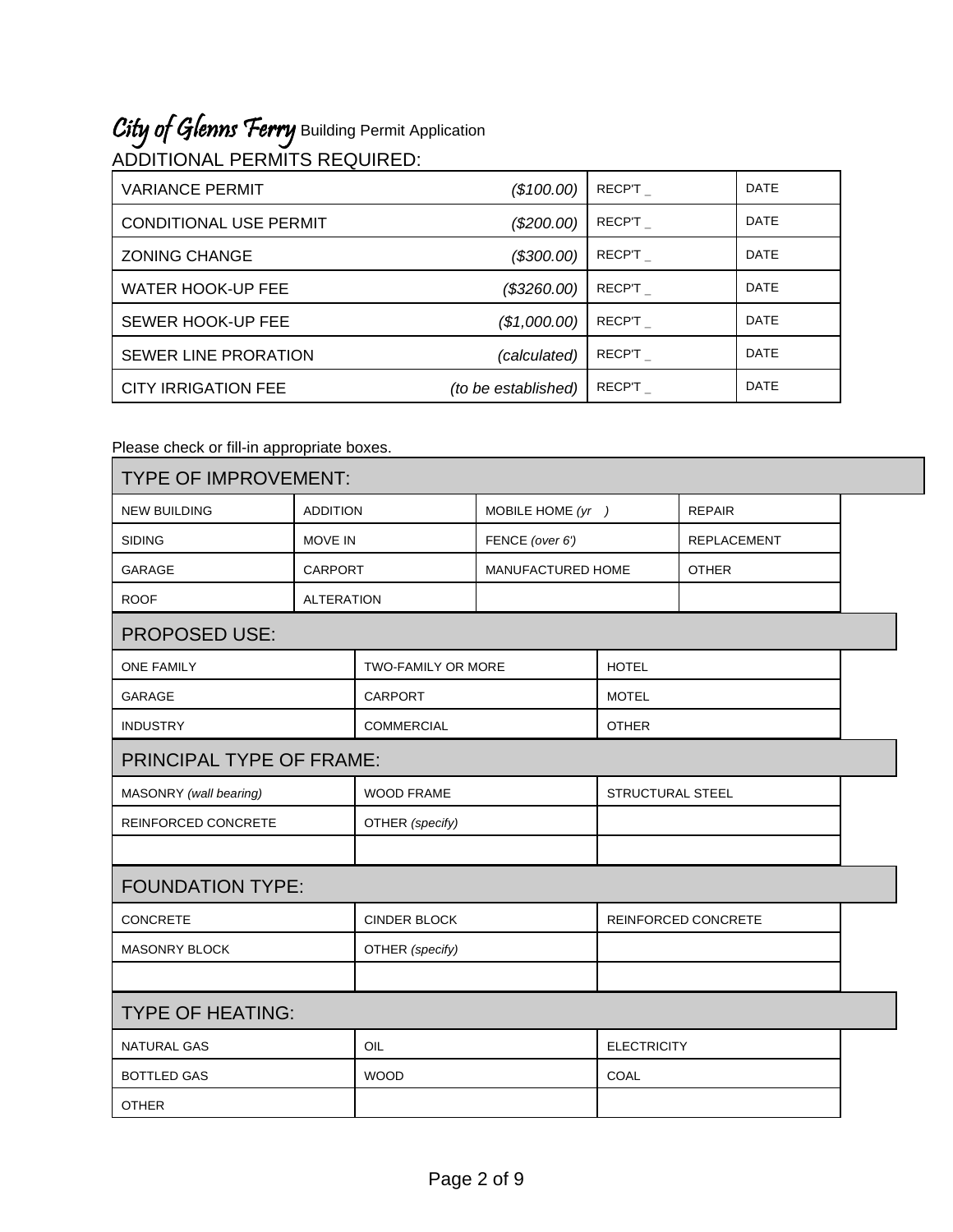# City of Glenns Ferry Building Permit Application

| <b>TYPE OF SEWER DISPOSAL:</b>                                                  |                 |                  |  |
|---------------------------------------------------------------------------------|-----------------|------------------|--|
| <b>PUBLIC</b>                                                                   | <b>EXISTING</b> | <b>REQUESTED</b> |  |
| <b>PRIVATE</b>                                                                  | <b>EXISTING</b> | <b>REQUESTED</b> |  |
|                                                                                 |                 |                  |  |
| <b>WATER SERVICE</b>                                                            |                 |                  |  |
| <b>NEW</b>                                                                      | <b>EXISTING</b> |                  |  |
| SIZE OF PIPE REQUESTED                                                          |                 |                  |  |
| TYPE OF PIPE REQUESTED                                                          |                 |                  |  |
| <b>OFFICE USE ONLY:</b><br><b>Mainline Size (</b><br>Distance to Fire Hydrant ( |                 |                  |  |

| <b>TYPE OF IRRIGATION:</b>            |                            |                             |  |  |
|---------------------------------------|----------------------------|-----------------------------|--|--|
| <b>CITY</b>                           | <b>KING HILL</b>           |                             |  |  |
| <b>AUTOMATIC UNDERGROUND</b>          | AUTOMATIC UNDERGROUND      | <b>BACK FLOW PROTECTION</b> |  |  |
| MANUAL UNDERGROUND                    | <b>MANUAL UNDERGROUND</b>  | <b>BACK FLOW PROTECTION</b> |  |  |
| <b>LANDSCAPING:</b>                   |                            |                             |  |  |
| <b>GRASS</b>                          | <b>SHRUBBERY</b>           |                             |  |  |
| AREA (sq footage)                     | <b>TREES</b>               |                             |  |  |
|                                       |                            |                             |  |  |
| <b>SIDEWALKS:CURBS &amp; GUTTERS:</b> |                            |                             |  |  |
| ON STREET RIGHT-OF-WAY                |                            | ON STREET RIGHT-OF-WAY      |  |  |
| NOT ON STREET RIGHT-OF-WAY            |                            | NOT ON STREET RIGHT-OF-WAY  |  |  |
|                                       |                            |                             |  |  |
| <b>DIMENSIONS:OFF-STREET PARKING</b>  |                            |                             |  |  |
| <b>NUMBER OF STORIES</b>              | SQ FT OF LAND AREA         | <b>ENCLOSED SPACES</b>      |  |  |
| SQ FT OF FLOOR AREA                   |                            | <b>PARKING SPACES</b>       |  |  |
|                                       |                            |                             |  |  |
| <b>RESIDENTIAL BUILDING ONLY:</b>     |                            |                             |  |  |
| NUMBER OF BEDROOMS                    | <b>NUMBER OF BATHROOMS</b> | <b>SIZE OF GARAGE</b>       |  |  |
|                                       | <b>FULL</b>                | <b>TYPE OF ROOF</b>         |  |  |
|                                       | <b>PARTIAL</b>             |                             |  |  |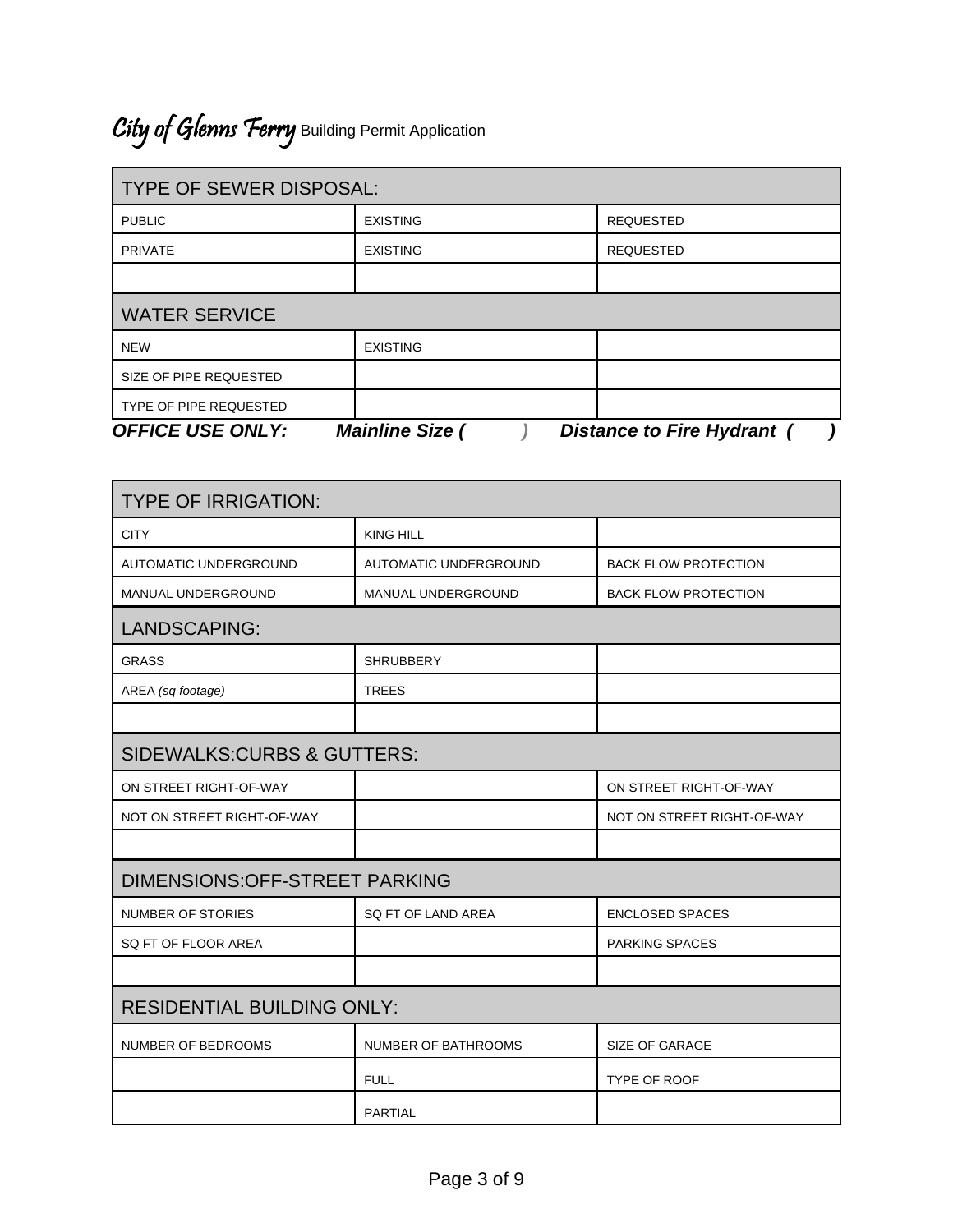## City of Glenns Ferry Building Permit Application

Draw all structures on the inside box showing their dimensions. The outside box is designated for streets. Name north/south and west/east streets. If you own a corner lot, please designate it. Provide the City with front, side, and rear setbacks of all structures, designated new structures as "N" and existing structures at 'E" and distance between all structures. Corner Lot: Yes: No: \_\_\_\_

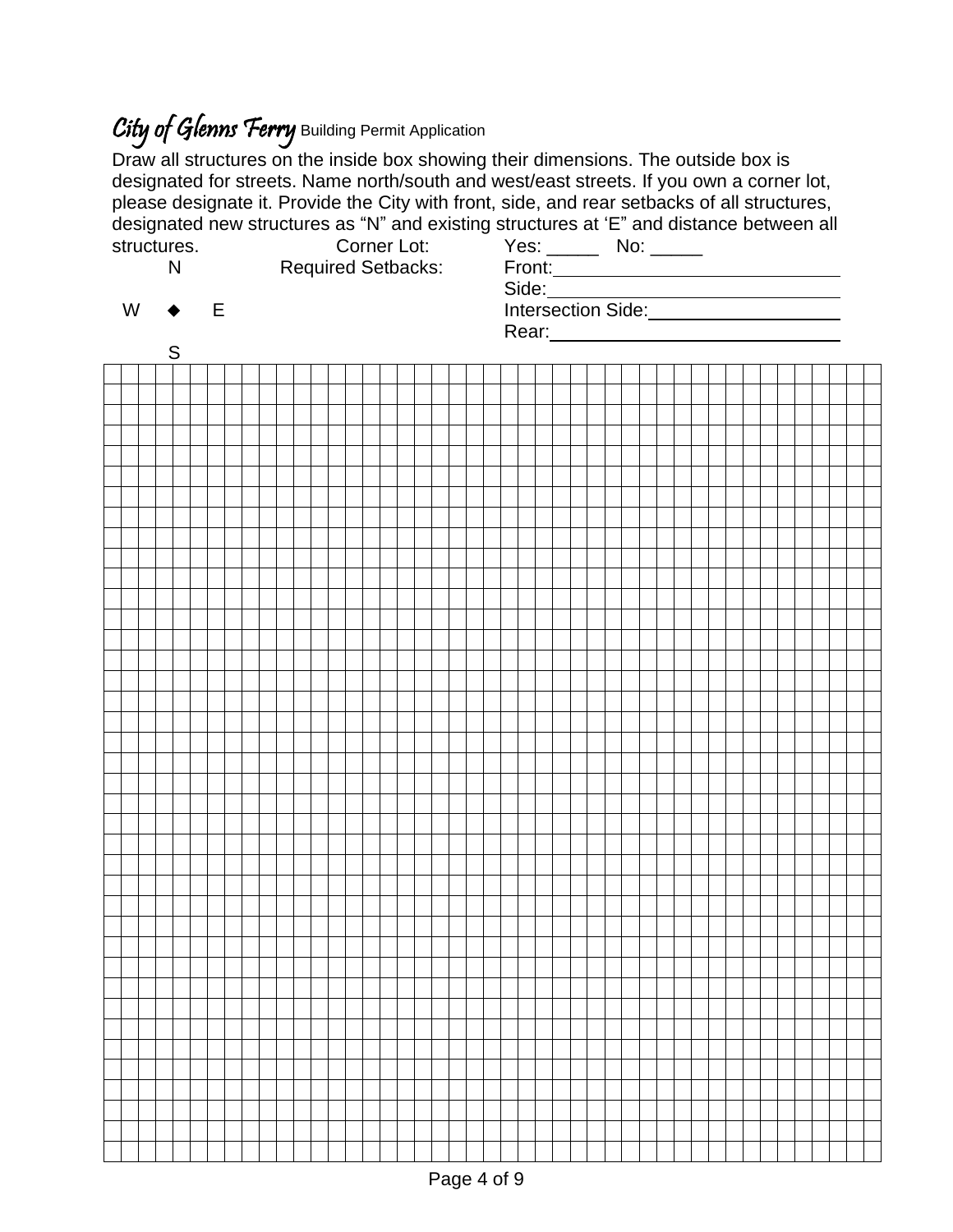City of Glenns Ferry Building Permit Application

DESCRIBE WORK BEING DONE: (A drawing must be provided on any new structure to determine proper setbacks. To determine setbacks, provide the City with the footage from the new structure to your front, side, and rear property lines.)\_\_\_\_\_\_\_\_\_\_\_\_\_\_\_\_\_\_\_\_\_\_\_\_\_\_\_\_\_\_\_\_\_\_

For Office Use Only

#### **APPROVAL SIGN-OFF:**

|                                                                                                                                                                                                                                      | Date ______________  |
|--------------------------------------------------------------------------------------------------------------------------------------------------------------------------------------------------------------------------------------|----------------------|
|                                                                                                                                                                                                                                      |                      |
| Billing Clerk <u>New York and State and State and State and State and State and State and State and State and State and State and State and State and State and State and State and State and State and State and State and Stat</u> |                      |
|                                                                                                                                                                                                                                      | Date _______________ |

Occupancy Date \_\_\_\_\_/\_\_\_\_/\_\_\_\_/

| Mayor Sign Off |  |
|----------------|--|
|----------------|--|

#### **SIGN-OFF**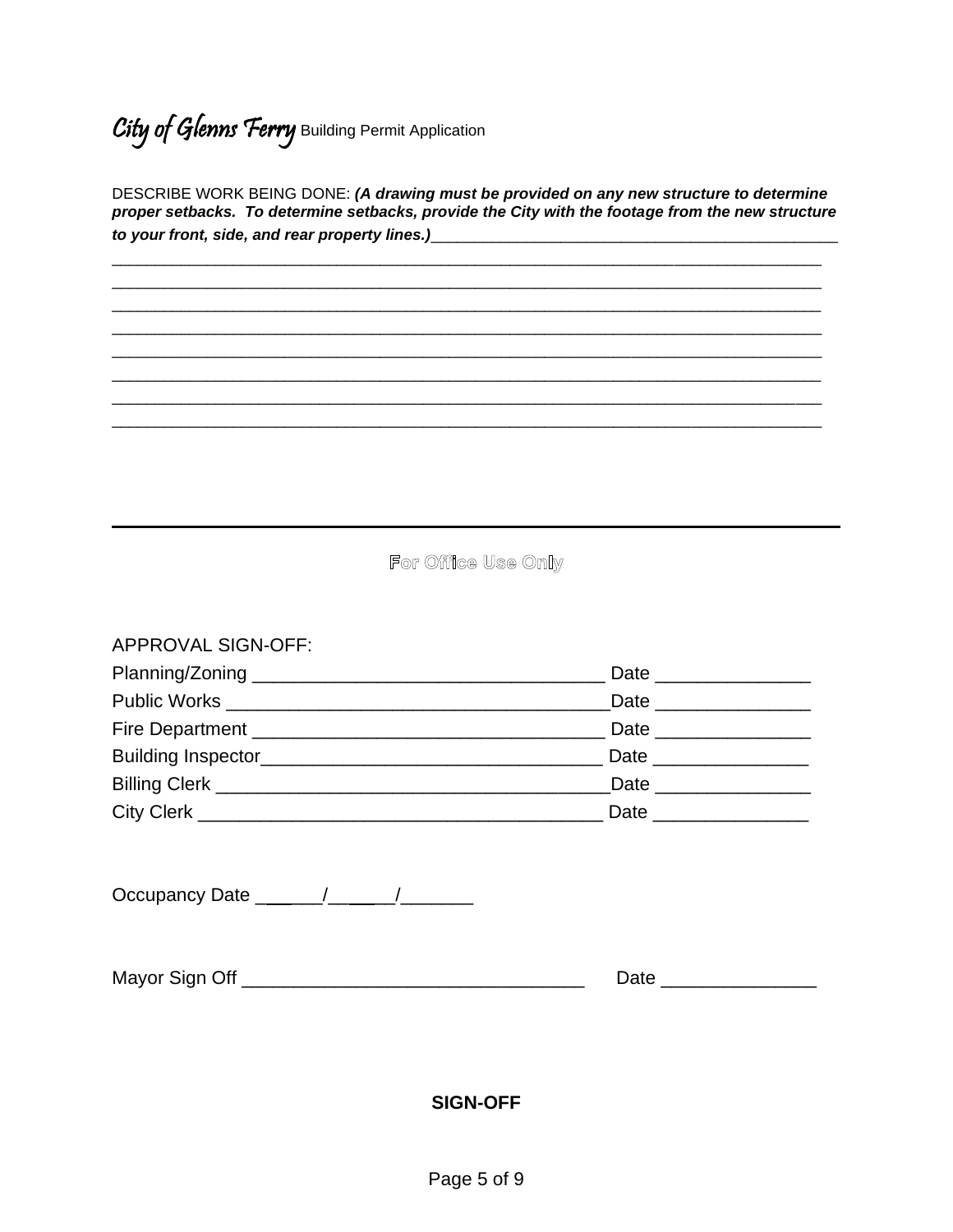### City of Glenns Ferry **Contractor Registration Verification Form**

| Contractor Registration Number ( <b>Contractor Registration Number</b> ( |
|--------------------------------------------------------------------------|

If you are exempt from obtaining a Contractor Registration Number pursuant to Idaho Code 54-5205, write "exempt" in the registration number field.

I acknowledge that I am in compliance with the Idaho Contractor Registration Act, Title 54, Chapter 52 of the Idaho Code. If I claim an exemption from obtaining a registration number, I acknowledge that it is my duty to determine if I actually qualify for such exemption. Such duty may include consultation with legal counsel. If I claim an exemption, I will notify the City of Glenns Ferry immediately if I cease to qualify for such exemption. If I do not claim an exemption, I will notify the City of Glenns Ferry immediately if I fail to renew my contractor registration or if such registration is revoked or suspended.

I further acknowledge that I am required to verify contractor registration numbers for all subcontractors that I employ unless such subcontractor qualifies for an exemption.

I understand that a willful violation of the Idaho Contractor Registration Act, to include but not limited to, providing a false registration number, claiming a false exemption status or hiring unregistered subcontractors that do not qualify for exempt status may result in the immediate suspension or revocation of any building permit issued to me by the City of Glenns Ferry that was obtained pursuant to such violation. Such termination is in addition to the penalties prescribed in Idaho Code 54-5217, which can include a fine of up to \$1,000 and/or six months in jail.

| Date |  |  |  |
|------|--|--|--|
|      |  |  |  |

Signature: \_\_\_\_\_\_\_\_\_\_\_\_\_\_\_\_\_\_\_\_\_\_\_\_\_\_\_\_\_\_\_\_\_\_\_\_\_\_\_\_\_\_\_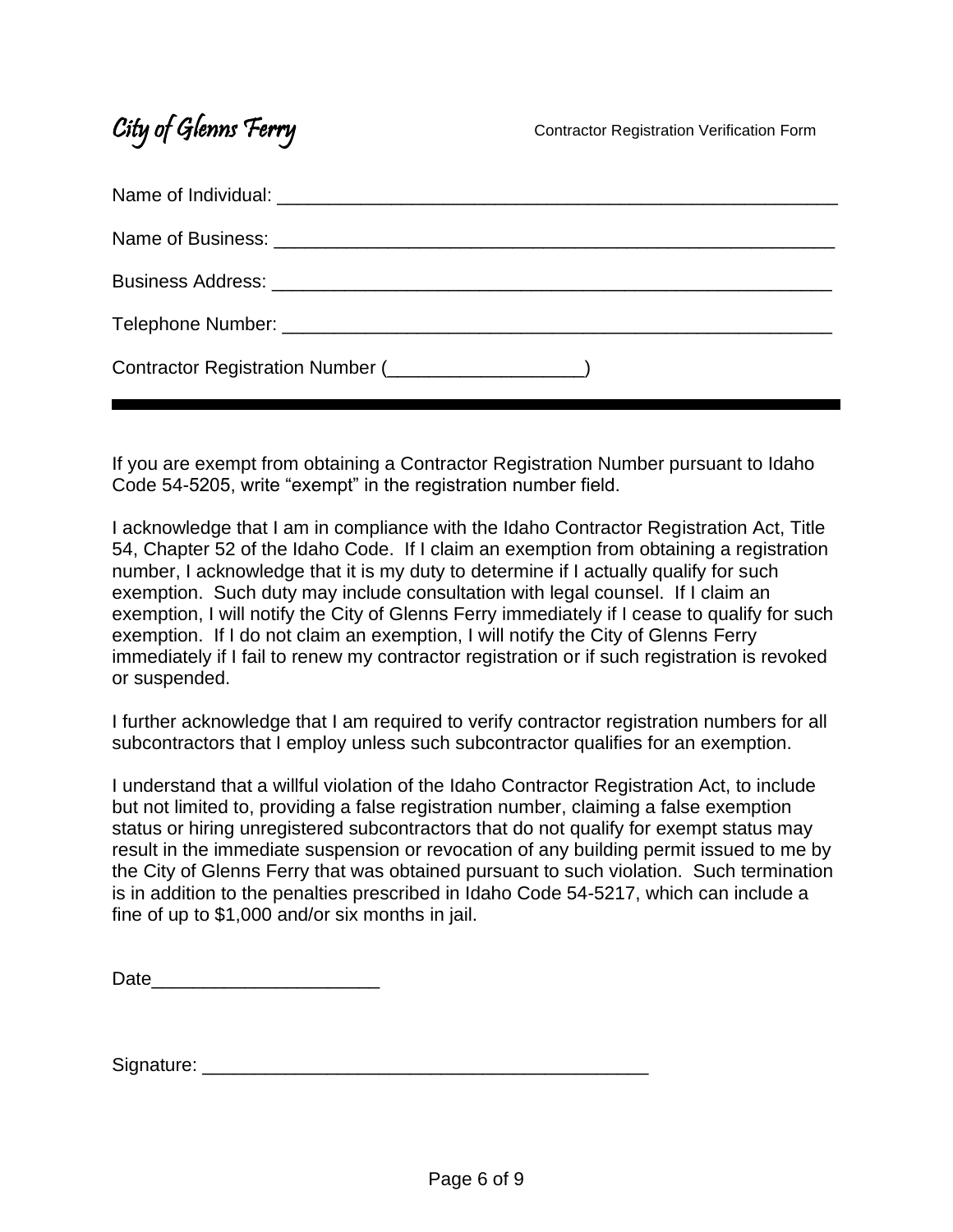### City of Glenns Ferry Building Permit Fees

| <b>Total Valuation</b>   | Fee                                                |
|--------------------------|----------------------------------------------------|
| \$1 to \$500             | \$23.50                                            |
| \$501 to \$2,000         | \$23.50 for the first \$500 plus \$3.05 for each   |
|                          | additional \$100, or fractions thereof, to and     |
|                          | including \$2,000                                  |
| \$2,001 to \$25,000      | \$69.25 for the first \$2000 plus \$14.00 for each |
|                          | additional \$1000, or fractions thereof, to and    |
|                          | including \$25,000                                 |
| \$25,001 to \$50,000     | \$391.25 for the first \$25,000 plus \$10.10 for   |
|                          | each additional \$1000, or fractions thereof, to   |
|                          | and including \$50,000                             |
| \$50,001 to \$100,000    | \$643.75 for the first \$50,000 plus \$7.00 for    |
|                          | each additional \$1,000, or fractions thereof, to  |
|                          | and including \$100,000                            |
| \$100,001 to \$500,000   | \$993.75 for the first \$100,000 plus \$5.60 for   |
|                          | each additional \$1,000, or fractions thereof, to  |
|                          | and including \$500,000                            |
| \$500,001 to \$1,000,000 | \$3,233.75 for the first \$500,000 plus \$4.75 for |
|                          | each additional \$1,000, or fractions thereof, to  |
|                          | and including \$1,000,000                          |
| \$1,000,0001 and up      | \$5,608.75 for the first \$1,000,000 plus \$3.65   |
|                          | for each additional \$1000, or fractions thereof   |

| <b>Other Inspections and Fees:</b> |                                                                                |                     |
|------------------------------------|--------------------------------------------------------------------------------|---------------------|
|                                    | Inspection outside of normal business hours                                    | \$47.00 per hour *1 |
|                                    | (minimum charge – two hours)                                                   |                     |
|                                    | 2. Reinspection fee assessed under provision of Section 305.8                  | \$47.00 per hour *1 |
| 3.                                 | Inspections for which no fee is specifically indicated                         | \$47.00 per hour *1 |
|                                    | (minimum charge - one half hour)                                               |                     |
|                                    | 4. Additional plan review required by changes, additions or revisions to plans | \$47.00 per hour *1 |
|                                    | (minimum charge – one half hour)                                               |                     |
|                                    | 5. For use of outside consultants for plan checking and inspections, or both   | Actual costs *2     |

\*1 Or the total hourly cost to the jurisdiction, whichever is the greatest. This cost shall include supervision, overhead, equipment, and hourly wages of the employees involved.

\*2 Actual costs include administrative and overhead costs.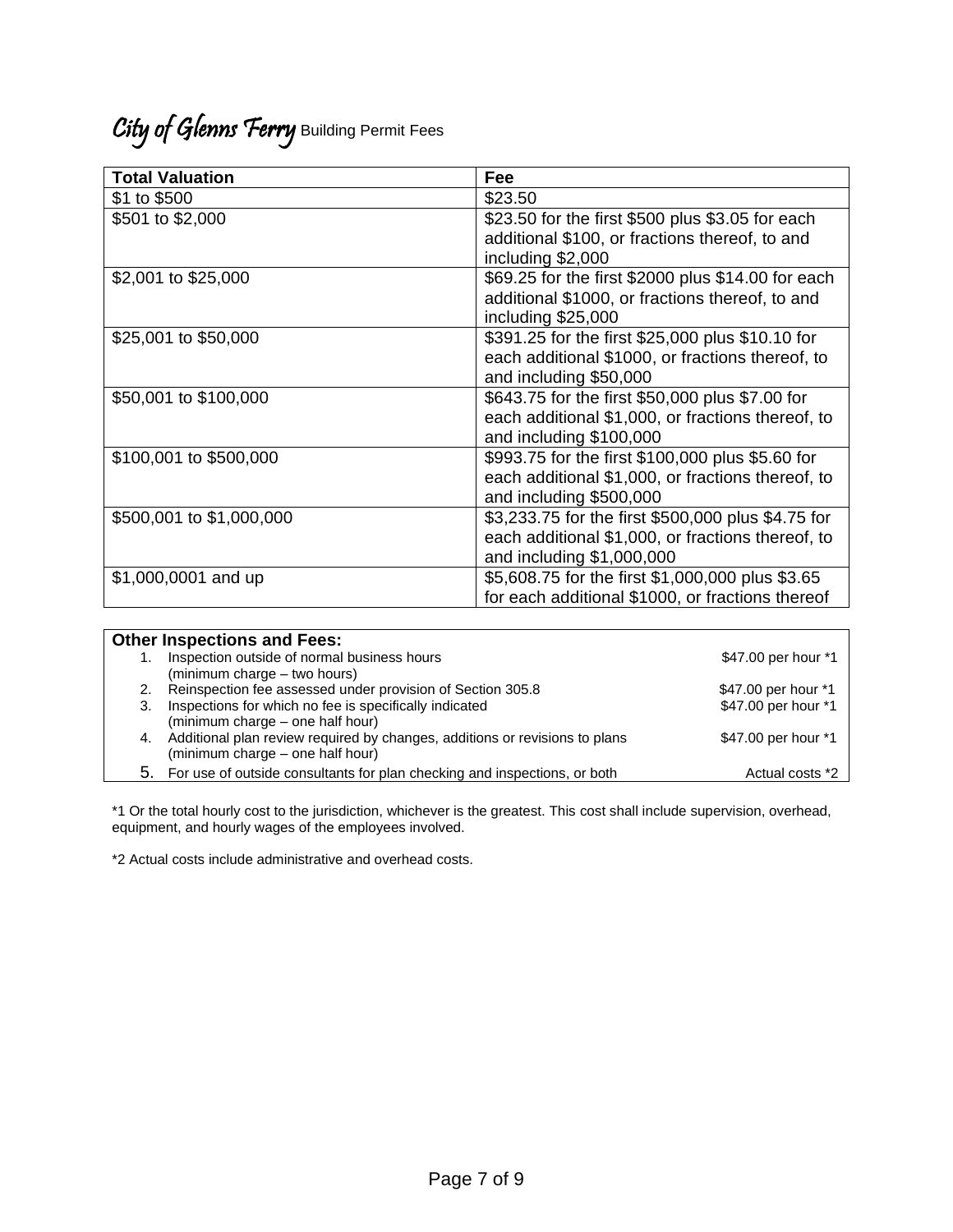Lead Hotline–The National Lead Information Center (NLIC) <http://www2.epa.gov/lead/forms/lead-hotline-national-lead-information-center> Recorded message 24/7 –1 (800) 424-LEAD [5323]

EPA Lead Website <http://www2.epa.gov/lead>

EPA Lead –Renovation, Repair, and Painting (RRP) Rule Program <http://www2.epa.gov/lead/renovation-repair-and-painting-program>

> EPA Lead-Safe Certification Program <http://www2.epa.gov/lead/epa-lead-safe-certification-program>

Lead-Safe Accredited Training Providers <http://www2.epa.gov/lead/renovation-repair-and-painting-program-training-providers>

3M LeadCheck Swabs (where to orderin bulk) [http://diy.3m.com/wps/portal/3M/en\\_US/3M-DIY-NA/DIY/Products/~/3M-LeadCheck-](http://diy.3m.com/wps/portal/3M/en_US/3M-DIY-NA/DIY/Products/~/3M-LeadCheck-Swabs?N=3294529207+8696232+3294002061&rt=rud)[Swabs?N=3294529207+8696232+3294002061&rt=rud](http://diy.3m.com/wps/portal/3M/en_US/3M-DIY-NA/DIY/Products/~/3M-LeadCheck-Swabs?N=3294529207+8696232+3294002061&rt=rud)

EPA Lead –Lead Abatement, Inspection and Risk Assessment <http://www2.epa.gov/lead/evaluating-and-eliminating-lead-based-paint-hazards>

EPA Lead –1018 Lead Disclosure Rule

EPA Lead –Protect Your Family From Lead Information <http://www2.epa.gov/lead/protect-your-family>

EPA Lead –Real Estate Disclosure (Lessor, Seller) <http://www2.epa.gov/lead/real-estate-disclosure>

The US Environmental Protection Agency requires that Renovation, Repair and Painting Rule (RRP Rule) requires that firms performing renovation, repair, and painting projects that disturb lead-based paint in homes, child care facilities and pre-schools built before 1978 have their firm certified by EPA (or an EPA authorized state), use certified renovators who are trained by EPA-approved training providers and follow lead-safe work practices. More information is available at 1 (800) 424-LEAD [5323] or <http://www2.epa.gove/lead>



Environmental Protections Agency Office of Air, waste and Toxics Diana M Phelan TSCA Compliance Inspector 1200 Sixth Avenue, Suite 900 Tel: 206-553-1593